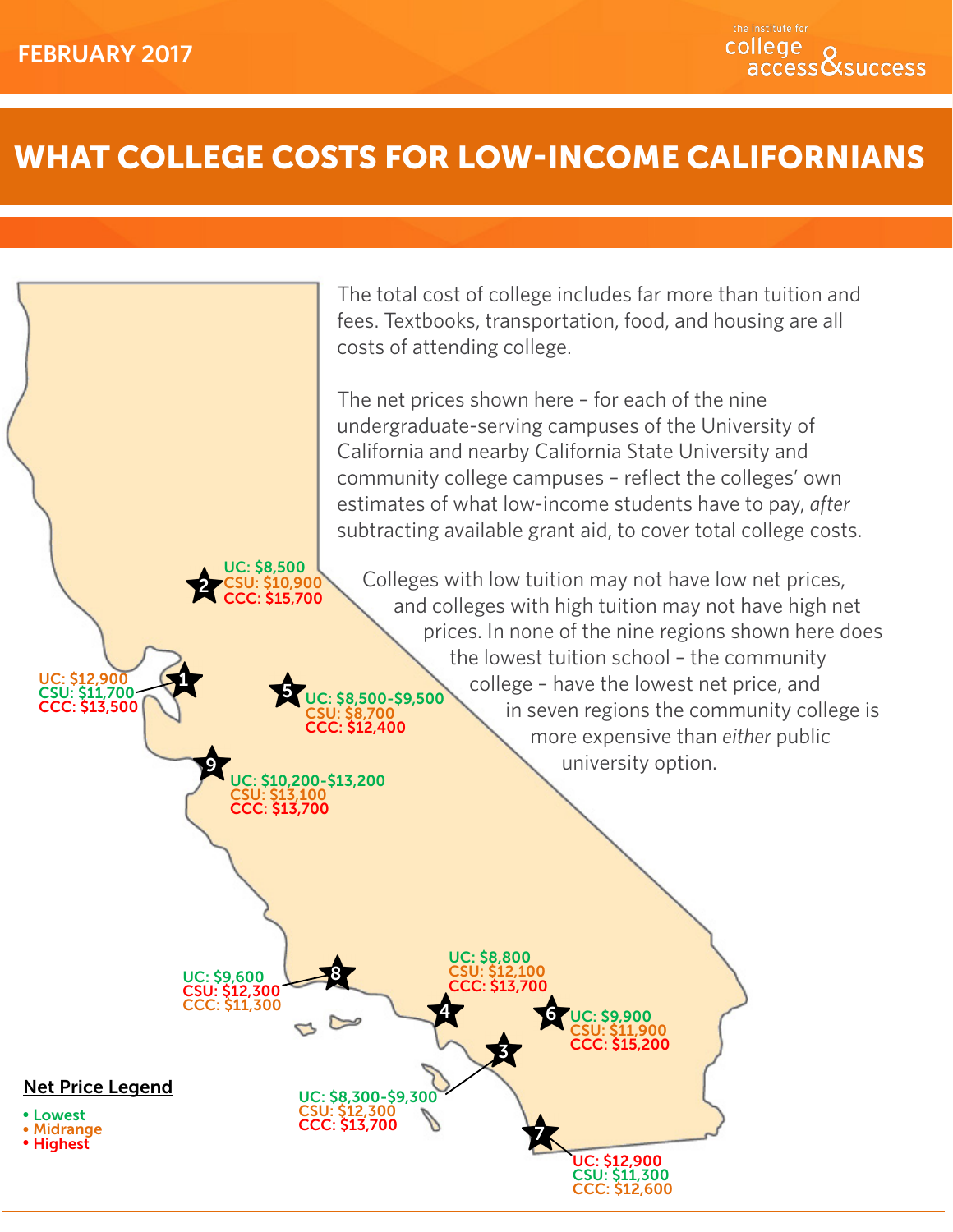### How Can Lower Tuition Colleges Have Higher Net Prices?

The total costs of college are not nearly as different for students across the segments as their tuition charges might suggest. The California Student Aid Commission estimates that in [2015-16](http://extranet.cccco.edu/Portals/1/SSSP/FA/2015-16%20Student%20Expense%20Budget.pdf), students at *any* college living off campus without parents – the way that most students at all three public segments live – incurred about \$18,000 in non-tuition costs. After adding these costs to the tuition and fees charged by each college, compared to the total cost of attending a California Community College (CCC), the total cost of college was only 23 percent more at California State University (CSU) and 59 percent more at University of California (UC).

The amount of grant aid available to students at each college also influences net prices. Grant aid – money that does not need to be repaid – reduces the amount that students need to pay out of pocket for college, and the amounts of grant aid available at each college type are quite different. In 2015-16, the average amount of grant aid available per low-income student (i.e., Pell Grant recipient) was approximately \$5,400 at CCCs, \$10,300 at CSU, and \$25,200 at UC. Per full-time equivalent (FTE) student, the average amount of grant aid was approximately \$2,300 at CCCs, \$6,400 at CSU, and \$10,200 at UC.

These wide disparities in grant aid, combined with the proportionally narrower disparities in total college costs, explain why the lowest tuition colleges in California are often the most expensive. UC students' total costs are 59 percent more than CCC students' total costs, but UC students get 300+ percent more grant aid. The additional grant aid more than covers the cost difference between the colleges, leaving UC students better positioned to attend college full time without excessive work or debt.

| <b>TABLE 1: AVERAGE GRANT AID PER UNDERGRADUATE</b><br><b>STUDENT AT CALIFORNIA PUBLIC COLLEGES, 2015-16</b>  |            |          |          |         |          |  |  |  |  |
|---------------------------------------------------------------------------------------------------------------|------------|----------|----------|---------|----------|--|--|--|--|
| <b>Institutional</b><br><b>Pell Grants</b><br>Segment<br><b>State Grants</b><br><b>TOTAL</b><br><b>Grants</b> |            |          |          |         |          |  |  |  |  |
| <b>Per Pell</b><br>Recipient                                                                                  | <b>CCC</b> | \$1,700  | \$400    | \$3,400 | \$5,400  |  |  |  |  |
|                                                                                                               | CSU        | \$2,900  | \$3,100  | \$4,300 | \$10,300 |  |  |  |  |
|                                                                                                               | UC         | \$10,000 | \$10,600 | \$4,600 | \$25,200 |  |  |  |  |
| Per FTE                                                                                                       | CCC        | \$700    | \$200    | \$1,400 | \$2,300  |  |  |  |  |
|                                                                                                               | CSU        | \$1,800  | \$1,900  | \$2,700 | \$6,400  |  |  |  |  |
|                                                                                                               | UC         | \$4,100  | \$4,300  | \$1,900 | \$10,200 |  |  |  |  |

**Notes:** Calculations based on data from the California Community Colleges Chancellor's Office's Data Mart, California Department of Finance, the California Governor's 2016-17 state budget summary, the California Student Aid Commission, the California State University Office of the Chancellor, the Federal Student Aid Data Center, and the University of California Office of the President. For community colleges, state aid includes Cal Grants and Full-Time Student Success Grants; for CSU and UC, it includes Cal Grants and Middle Class Scholarships. Grant aid per student are intended to show relative aid availability for students at different colleges, not suggest average amounts of aid received by any given student. All figures are rounded to the nearest \$100. Totals may not add up to sum of individual categories due to rounding.

## What Are the Implications of High Net Prices for Students?

Students pay their net prices by tapping their own family resources (income or savings), working to earn money, or borrowing loans. Students' ability to contribute towards college costs is most typically measured through a federal calculation of 'expected family contribution' or EFC. The lowest income students have EFCs of zero, meaning that the federal government estimates they cannot afford to put any resources towards college costs.

After student and family contributions, many students work to earn money to cover their costs. While there is some research that suggests working a modest amount while enrolled is not harmful, and may indeed be helpful, the research is very clear that working too much is detrimental to student success. More specifically,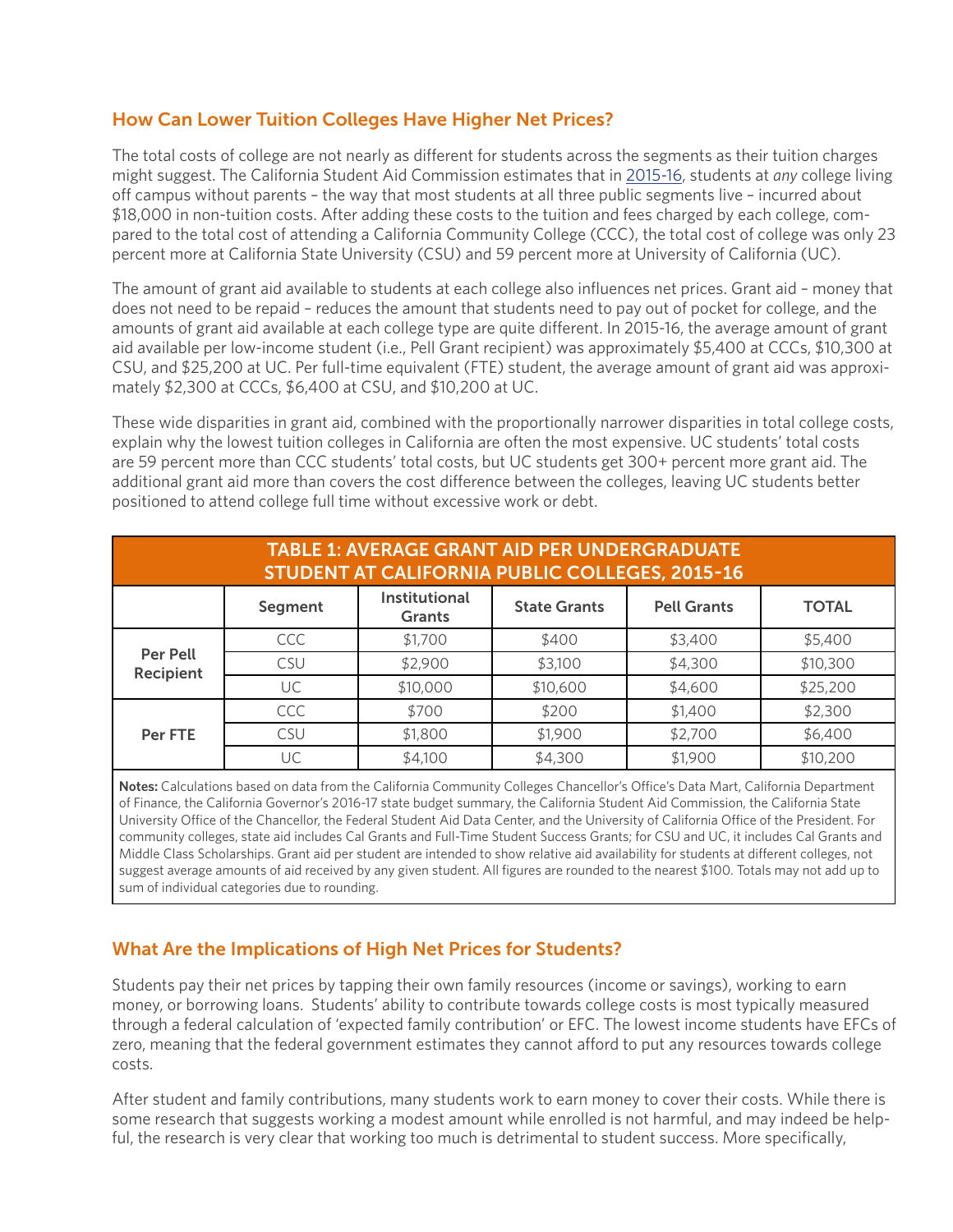students who work more than 20 hours per week are much less likely to graduate than those who work less.<sup>1</sup>

Table 2 shows how many hours of work it would take each week throughout the academic year to cover the net prices shown in the map. At every public college in the state, low-income students would need to work more than 20 hours per week to cover their net price, and at more than half at least 30 hours are needed.

| <b>TABLE 2: NUMBER OF WEEKLY WORK HOURS NEEDED</b><br><b>FOR LOW-INCOME STUDENTS TO EARN THE NET COST</b>                  |                 |              |               |                       |               |                  |                     |                                |                      |
|----------------------------------------------------------------------------------------------------------------------------|-----------------|--------------|---------------|-----------------------|---------------|------------------|---------------------|--------------------------------|----------------------|
| Region                                                                                                                     | <b>Berkeley</b> | <b>Davis</b> | <b>Irvine</b> | Los<br><b>Angeles</b> | <b>Merced</b> | <b>Riverside</b> | San<br><b>Diego</b> | <b>Santa</b><br><b>Barbara</b> | <b>Santa</b><br>Cruz |
| UC                                                                                                                         | 32              | 21           | 21            | 21                    | 22            | 24               | 32                  | 23                             | 29                   |
| <b>CSU</b>                                                                                                                 | 29              | 27           | 30            | 30                    | 21            | 29               | 28                  | 30                             | 32                   |
| <b>CCC</b>                                                                                                                 | 33              | 38           | 33            | 33                    | 30            | 37               | 31                  | 28                             | 33                   |
| Notes: Assumes the student is working 39 weeks out of the year (the number of weeks in a nine month academic calendar) for |                 |              |               |                       |               |                  |                     |                                |                      |

**Notes**: Assumes the student is working 39 weeks out of the year (the number of weeks in a nine month academic calendar) for \$10.50 per hour in order to meet the costs shown in the map. Figures are rounded to the nearest hour.

Many students reduce their need to work by borrowing. Table 3 shows borrowing rates for each of the colleges shown in the map. These rates are for all undergraduates, and likely underestimate borrowing rates among low-income students who are more likely to borrow.

| <b>TABLE 3: SHARE OF UNDERGRADUATES BORROWING</b><br><b>FEDERAL STUDENT LOANS, 2014-15</b>                                  |                 |              |               |                       |        |           |                     |                         |               |
|-----------------------------------------------------------------------------------------------------------------------------|-----------------|--------------|---------------|-----------------------|--------|-----------|---------------------|-------------------------|---------------|
| Region                                                                                                                      | <b>Berkeley</b> | <b>Davis</b> | <b>Irvine</b> | Los<br><b>Angeles</b> | Merced | Riverside | San<br><b>Diego</b> | Santa<br><b>Barbara</b> | Santa<br>Cruz |
| <b>UC</b>                                                                                                                   | 26%             | 39%          | 42%           | 35%                   | 55%    | 54%       | 39%                 | 40%                     | 53%           |
| <b>CSU</b>                                                                                                                  | 37%             | 38%          | 31%           | 32%                   | 37%    | 41%       | 34%                 | 42%                     | 46%           |
| <b>CCC</b>                                                                                                                  | 2%              | $0\%$        | $1\%$         | $1\%$                 | $0\%$  | 2%        | 2%                  | 10%                     | 3%            |
| <b>Notes:</b> Figures from the U.S. Department of Education, College Navigator for 2014-15, the most recent data available. |                 |              |               |                       |        |           |                     |                         |               |

Students who are unable to cover their net price with a manageable amount of part-time work, and who are uninterested in borrowing loans, may reduce their enrollment intensity to make more time for employment. Table 4 shows the share of undergraduate students at each college that attends full time. Full-time enrollment rates at the community colleges are much lower than at the universities. While many community college students choose to enroll part time, the fact that their net prices are more than what could reasonably be covered with part time work, in addition to the fact that few community college students borrow loans, indicates that attending full time may not be a viable option.

| TABLE 4: SHARE OF UNDERGRADUATES ENROLLED FULL TIME, FALL 2015                                                         |                 |              |        |                       |               |           |                     |                                |               |
|------------------------------------------------------------------------------------------------------------------------|-----------------|--------------|--------|-----------------------|---------------|-----------|---------------------|--------------------------------|---------------|
| Region                                                                                                                 | <b>Berkeley</b> | <b>Davis</b> | Irvine | Los<br><b>Angeles</b> | <b>Merced</b> | Riverside | San<br><b>Diego</b> | <b>Santa</b><br><b>Barbara</b> | Santa<br>Cruz |
| UC                                                                                                                     | 97%             | 97%          | 98%    | 98%                   | 99%           | 98%       | 97%                 | 98%                            | 97%           |
| <b>CSU</b>                                                                                                             | 85%             | 80%          | 82%    | 87%                   | 84%           | 89%       | 89%                 | 85%                            | 93%           |
| <b>CCC</b>                                                                                                             | 21%             | 26%          | 35%    | 37%                   | 47%           | 27%       | 18%                 | 42%                            | 33%           |
| Notes: Figures from the U.S. Department of Education, College Navigator for Fall 2015, the most recent data available. |                 |              |        |                       |               |           |                     |                                |               |

<sup>1</sup> For more on how working long hours can impede academic success, see: King, Jacqueline E. 2002. *Crucial Choices: How Students' Financial Decisions Affect Their Academic Success*. American Council on Education. [http://bit.ly/1RVX00b.](http://bit.ly/1RVX00b) Perna, Laura. 2010. *Understanding the Working College Student*. American Association of University Professors. <http://bit.ly/1UO6zEa>. Torres, Vasti, Jacob P. K. Gross, and Afet Dadashova. 2010. *Traditional-Age Students Becoming At-Risk: Does Working Threaten College Students' Academic Success?* [http://bit.ly/1qyI6Gd.](http://bit.ly/1qyI6Gd)